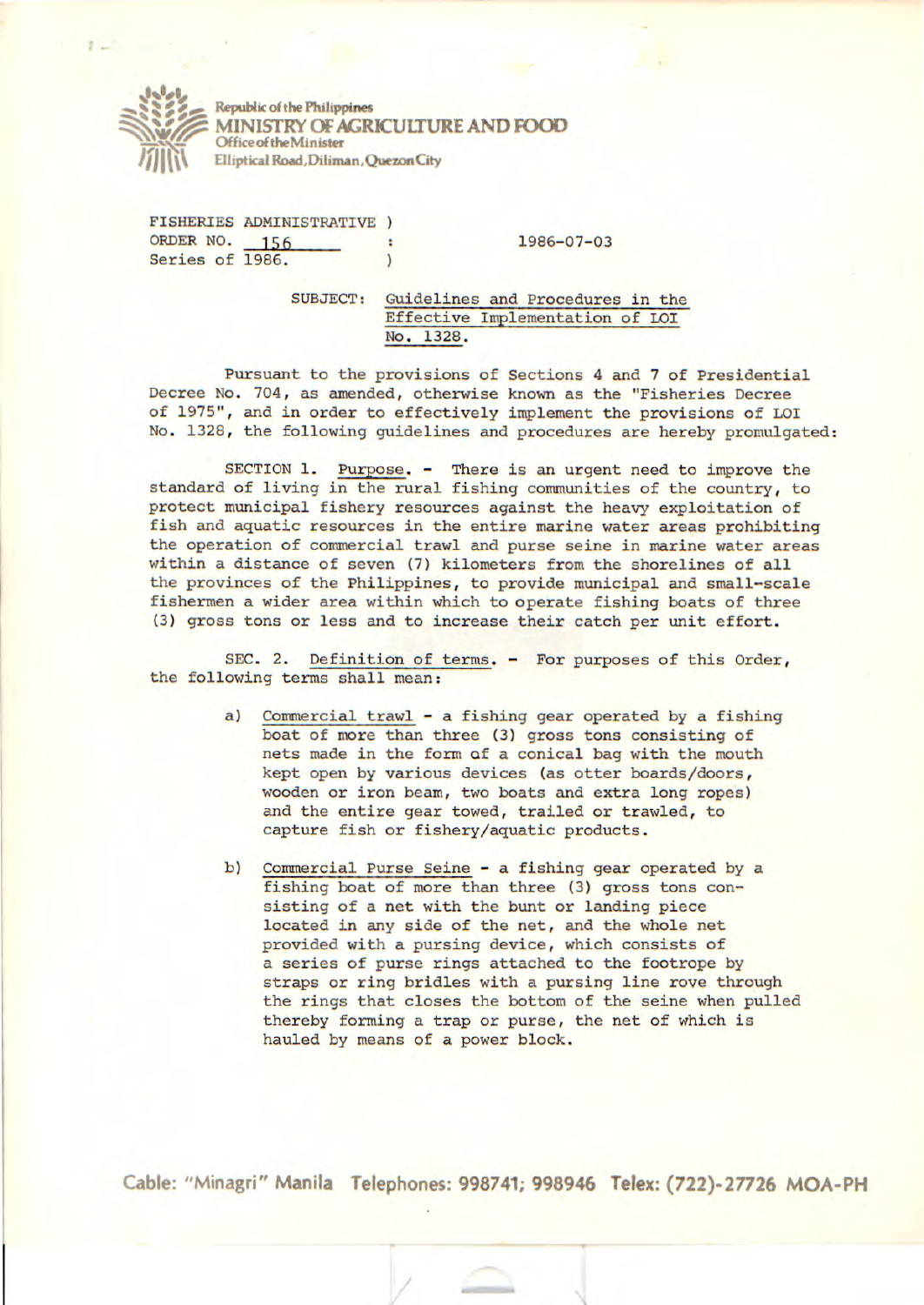SEC. 3. Range of prohibition. - The operation of commercial trawl and purse seine is prohibited in marine water areas within a distance of seven (7) kilometers from the shorelines: Provided, however, That provinces comprising several islands or islets, the seven (7) kilometers distance shall be measured perpendicular from the shorelines of such islands or islets: Provided, further, That in islands or islets where the distance between or among them is fourteen (14) kilometers or less the same shall be treated as one island or islet and the seven (7) kilometers distance shall be reckoned from the outer shorelines of such group of island or islet: Provided, finally, that in coastal areas seven (7) fathoms deep or more which are not reached by sustenance fishermen, the operation of commercial trawl and purse seine may be allowed by the Minister of Agriculture and Food, upon the recommendation of the Director of Fisheries and Aquatic Resources, only after such areas have been defined and designated as such by the Bureau of Fisheries and Aquatic Resources on a yearly or seasonal basis.

SEC. 4. Persons authorized to enforce this Order. - The following are authorized to enforce the provisions of this Order:

- (a) Philippine Constabulary (PC)
- Philippine Coast Guard (PCG)
- (c) Integrated National Police (INP)
- (d) Bureau of Fisheries and Aquatic Resources Law Enforcement Officers (BFAR)
- 
- (e) Deputy Fish Wardens

SEC. 5. Persons to be deputized. - To implement this Order, provincial governors/city/municipal mayors and barangay captains/ officials of all the coastal municipalities and barangays of the Philippines and officers of registered fishermen association shall, after proper *orientation* and training by the Bureau of Fisheries and Aquatic Resources be deputized by the Minister of Agriculture and Food to enforce the provisions of LOI No. 1328 including all other existing and related fishery laws, decrees, rules and regulations.

SEC. 6. Submission of monthly reports. - Persons duly authorized to enforce the provisions of this Order shall submit a monthly report of accomplishment to their respective agencies concerned, copy furnished the Director of Fisheries and Aquatic Resources.

SEC. 7. Procedures on apprehension.

(a) Determine the distance of the fishing boat from the shorelines whether it is operating within the prohibited distance and using commercial trawl or purse seine.